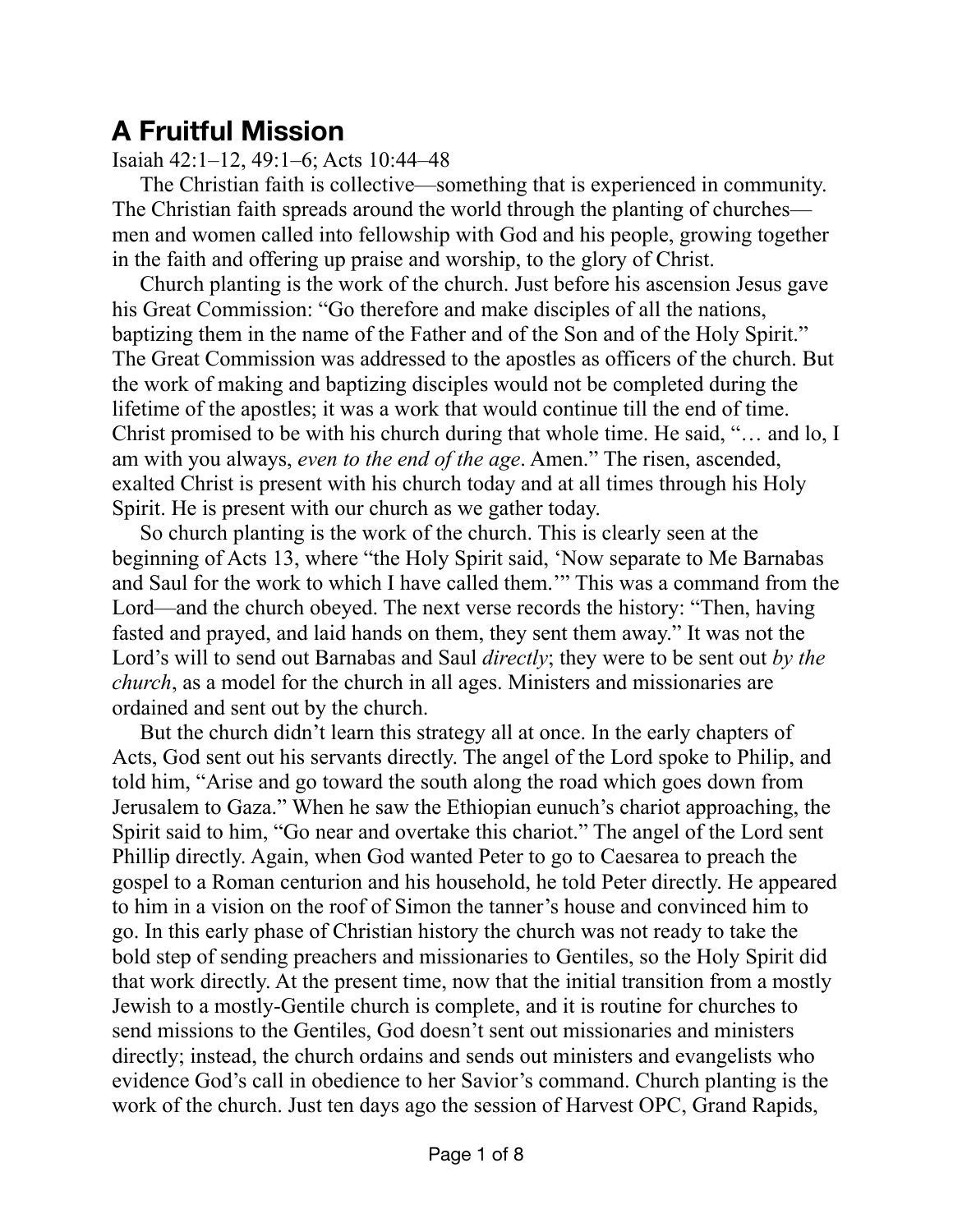officially organized a daughter church, Grace Fellowship OPC, Zeeland, Michigan. Michael Schout was installed as pastor of the new congregation; ruling elders and deacons were also installed as the church's session and diaconate. The Zeeland congregation is now a particular church of our presbytery, and the whole church rejoices. If there is rejoicing in heaven over one sinner who repents, then there is likewise rejoicing in heaven when a new, particular church is planted. It is our prayer that the Zeeland congregation, as well as all the churches of our presbytery, will faithfully conduct the work of missions—taking the gospel to their community, winning the lost to Christ, enfolding them in the local body, discipling them, ordaining pastors and evangelists and sending them out to start new churches, to the glory of Christ. The cycle continues, over and over. Christ, who promised, "I will build my church," is glorified as his church continues to grow and spread throughout the world.

<span id="page-1-1"></span>What does this have to do with our text this morning, when the Holy Spirit falls on Gentile converts? This: the work of planting new churches is actually the work of the Holy Spirit working in the hearts and lives of fallible humans. In the words of Hannah, the mother of Samuel, God "raiseth up the poor out of the dust, and lifteth up the beggar from the dunghill, to set them among princes, and to make theminherit the throne of glory."<sup>[1](#page-1-0)</sup> Poor, fallen sons and daughters of Adam are, through the regenerating work of God's Holy Spirit, brought out of the dunghill of original sin, given the incomparable knowledge of Christ and incorporated into the worshipping church, which in turn proclaims the gospel to the lost and forms new churches. Those who have no claim on the grace of Christ are "set among princes" —the officers of the church—and "inherit the throne of glory." No mere man can do this work; it is the work of Christ, through his Holy Spirit.

In our text this morning, as the apostle Peter finishes his sermon at the house of Cornelius, a dramatic thing happened: "While Peter was still speaking these words, the Holy Spirit fell upon all those who heard the word." This was a total surprise to everyone in the room. It was certainly not the conclusion that Peter intended or in any way tried to orchestrate. While Peter was still giving his sermon (δήματα, his spoken, audible words), the Holy Spirit fell upon all those who heard the word (τὸν λόγον; that is, the message about Christ, the Logos). As we work through this, let us consider three things: first, What happened? second, How do we know? third, What does it prove? First,

### **1. What happened?**

Notice our text: "While Peter was still speaking these words, the Holy Spirit fell upon all those who heard the word." The sovereign Holy Spirit interrupted Peter's sermon, as it were. This wasn't something anticipated by Peter. It wasn't something

<span id="page-1-0"></span>[<sup>1</sup>](#page-1-1) 1 Sam. 2:8, cf. Ps. 113:7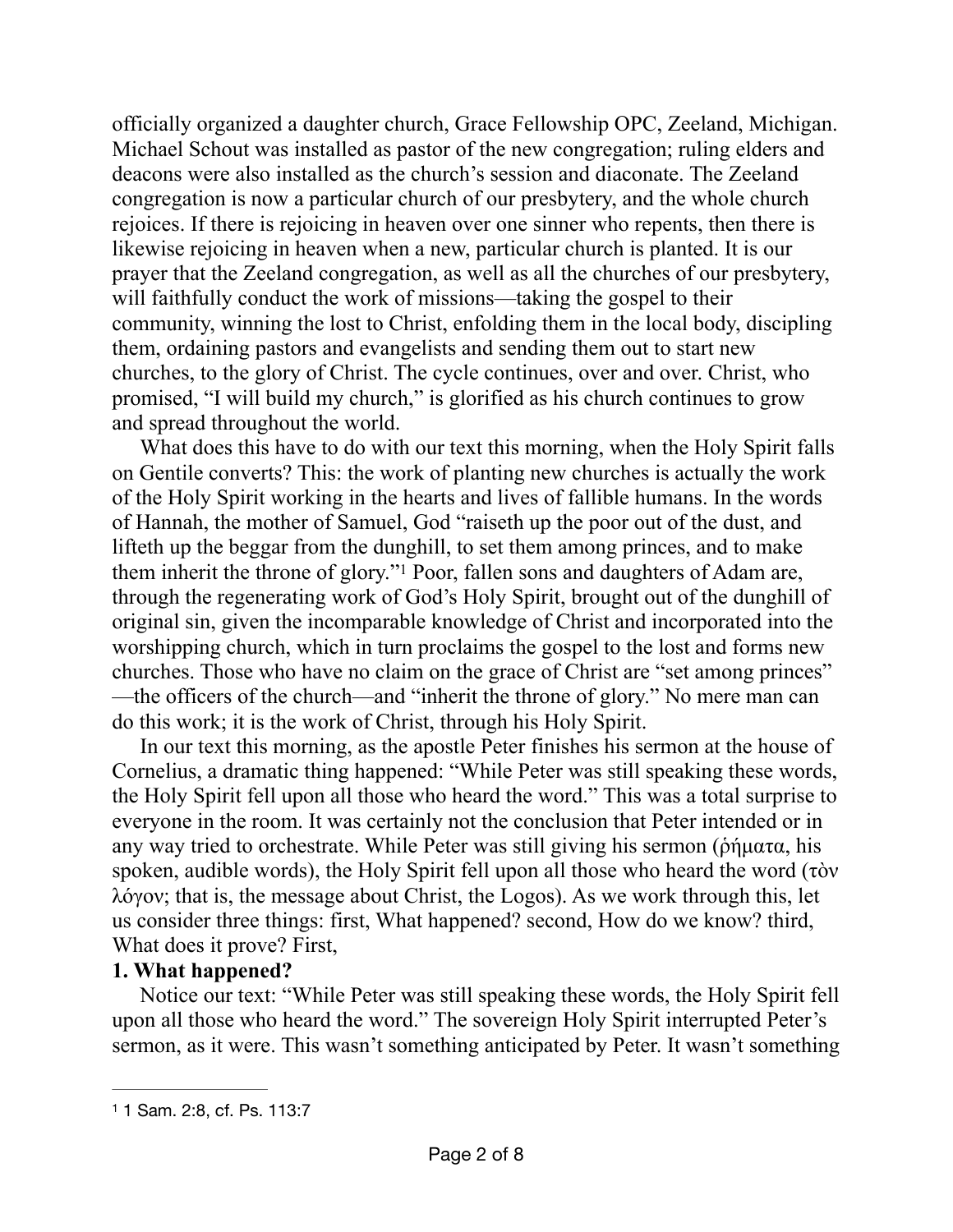he planned or orchestrated. The Holy Spirit "fell." It was entirely the Holy Spirit's work. Peter faithfully preached Christ—something he had done before and would continue to do—and the Holy Spirit "fell." He was "poured out." It was a dramatic, amazing, totally unexpected event. Just as at Pentecost, when the Holy Spirit suddenly came in visible form upon the 120 disciples gathered in the Upper Room, and "they were all filled with the Holy Spirit and began to speak with other tongues, as the Spirit gave them utterance" (Acts 2:4), so now, the Holy Spirit "fell" upon all those who heard the word, and the Christians who accompanied Peter from Joppa heard these Gentile believers "speak with tongues and magnify God."

This was not something that Peter did because of his eloquence. It was the sovereign work of almighty God. The Holy Spirit is the third Person of the Holy Trinity. "There are three persons in the Godhead; the Father, the Son, and the Holy Ghost; and these three are one God, the same in substance, equal in power and glory" [2](#page-2-0)—three divine Persons, one God. According to the eternal, inter-trinitarian covenant, God the Father sent the Son into the world to save sinners. The Son in turn sent his Spirit upon his church.

<span id="page-2-1"></span>In the King James Version the book of Acts is entitled, "The Acts of the Apostles." That is true enough, but some have argued that the book should be titled "The Acts of the Holy Spirit." Certainly the Holy Spirit plays a leading role in the story. The book of Acts is the story of the Spirit of Christ bringing both Jew and Gentile into the church and equipping it to go to the ends of the earth. It is an exciting story, and one that deserves to be pondered and carefully understood.

"While Peter was still speaking these words, the Holy Spirit fell upon all those who heard the word." As I mentioned a moment ago, while Peter was still giving his sermon (δήματα, his spoken, audible words), the Holy Spirit fell upon all those who heard the word (τὸν λόγον; that is, the message about Christ, the Logos). Peter was in the process of preaching Christ to the Roman audience at Cornelius's house. Clearly, he was intent upon his message. His purpose, as always, was to lift up Christ, not to lift up himself or anything *he* had to offer. So it is with the church today. Christ calls us to be his hands and feet in the world. As there is pain and suffering in the world, Christians are there to lift up the fallen. The deacons pray over how best to serve the needy, offering spiritual counsel and practical help as the situation warrants. This past week I read the testimony of Glenn Moots, brother of our elder Paul. Glenn and his family suffered a devastating loss when their home was destroyed in the flood that followed a dam break in Midland one year ago. The family had been self-sufficient: Glenn is a college professor, and his wife ran a successful internet business. Then, all of a sudden they lost everything—their

<span id="page-2-0"></span>[<sup>2</sup>](#page-2-1) Shorter Catechism answer 6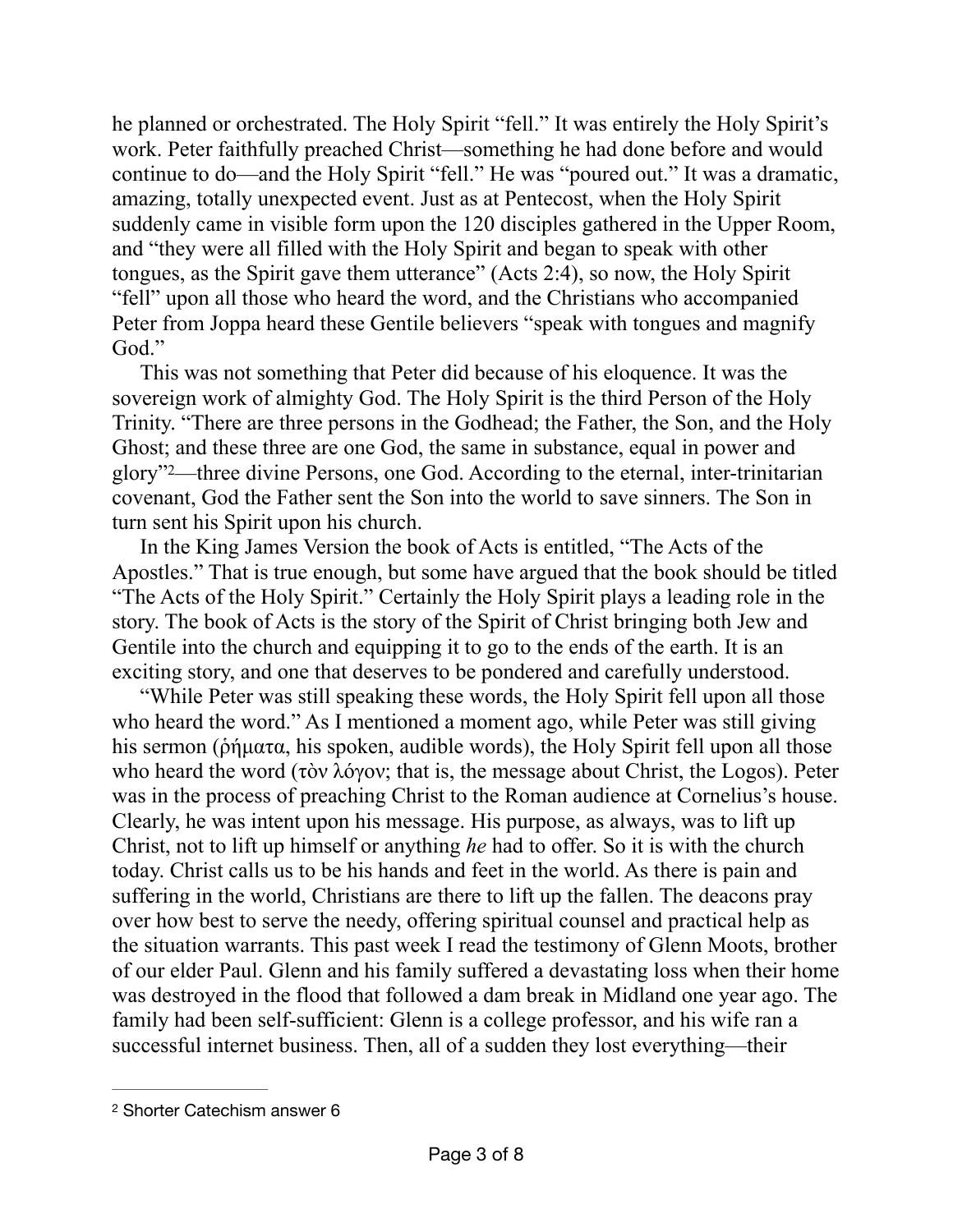home, their library, their inventory, most of their personal possessions. The church rallied around the Mootses and came to their aid. Volunteers arrived to use their skills in the cleanup and renovation. Our church was privileged to give financial assistance. The Midland OPC housed and fed the volunteers. Now the Bible teaches that "It is more blessed to give than to receive," but the Mootses previously self-sufficient—had to learn how to *receive* as well. Glenn writes, "It is our sovereign God who directs our affairs. He not only puts us in circumstances where we should give, but in circumstances where we must receive. Even if it is more blessed to give, someone must be given to. There cannot be givers without receivers, and each are called to their position in God's good time. Ephesians 2:10 tells us that as God's handiwork we are created in Christ Jesus to do good works. Even if receiving isn't a 'good work' in the sense we typically think of it, deliverance is also good in its own way. Through the providential deliverance of God, we are able to understand His lovingkindness better (Psalm 107:43). We should not think that God loves us any less because we are receivers. In fact, it is when we are in need that we see the love of God most tangibly."

There are some churches—particularly the liberal, mainline churches—that deemphasize the gospel and emphasize helping the poor (or lobbying government to help the poor), but that is wrong. Wherever the church goes, we are to lift up Christ. Merely giving the poor a handout without introducing them to Christ does not bring about the lasting change they so desperately need. The poor of this world don't so much need material help as they need *Christ*, who changes men and women from the inside out, giving them a love for God and for their neighbor, making them into productive citizens able and willing to care for their own. The church offers diaconal aid in the context of offering *Christ*, the Savior. The world's help, involving government handouts to the poor, does not change their character. I saw this week some pictures of a beautiful beach in California that our family visited some years ago. Now it has become a permanent encampment of the homeless, with all the litter and filth of destitute people who have no incentive to change or improve their lot.

When Peter got to Caesarea, he preached Christ, his death and resurrection, and how he is ordained by God to be judge of the living and the dead, and that through his name all who believe in him will receive remission of their sins. His emphasis through and through was Christ. How was he going to end his sermon? Presumably he would have said something like, "Repent, and be baptized in the name of Jesus Christ for the remission of of your sins."<sup>[3](#page-3-0)</sup> But before he could make his appeal, "the Holy Spirit fell upon all those who heard the word." The hearts of all those who heard had obviously been prepared by the Holy Spirit. This was an amazing

<span id="page-3-1"></span><span id="page-3-0"></span>[<sup>3</sup>](#page-3-1) Cf. Acts 2:38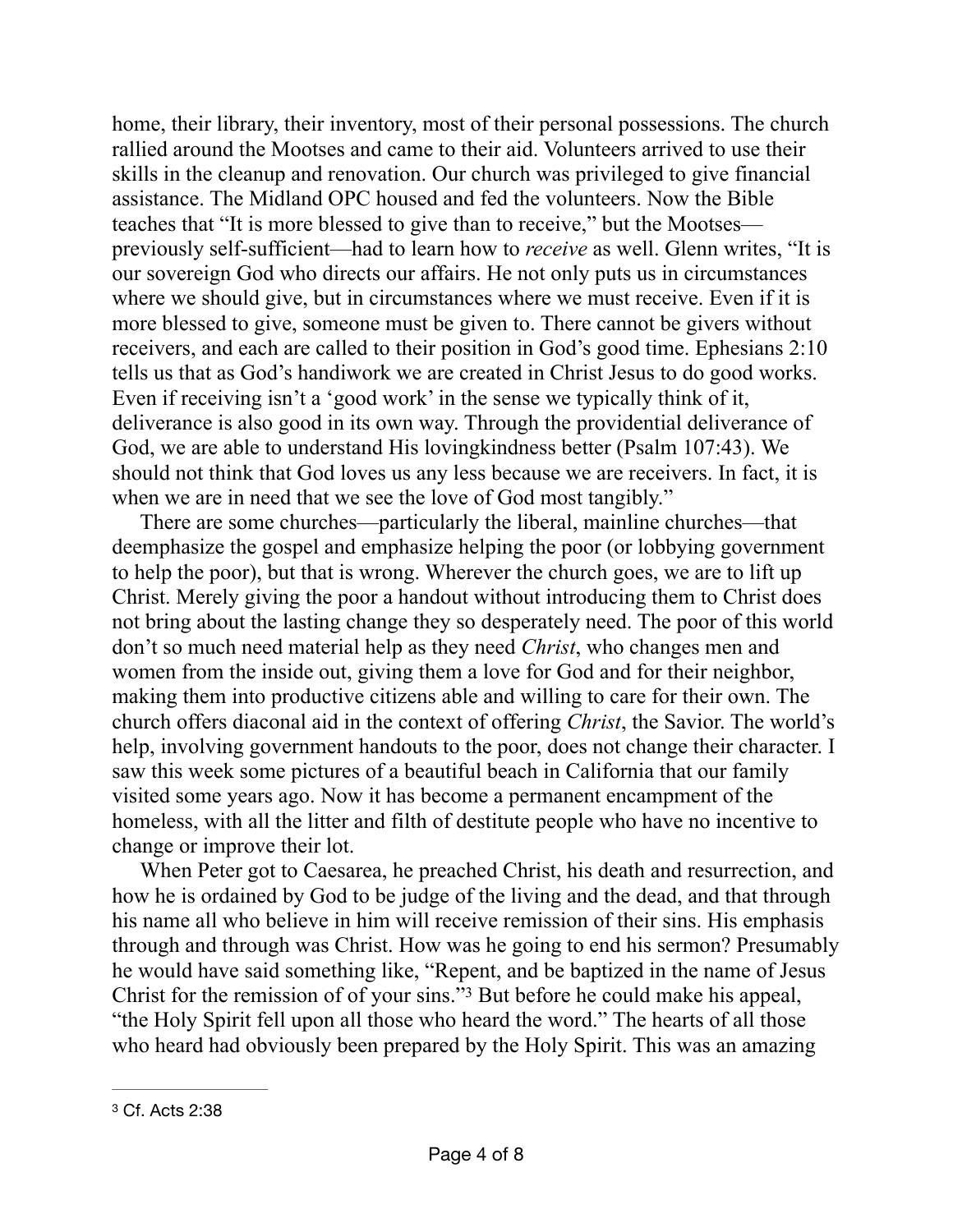<span id="page-4-1"></span>response. Contrast this with what happened when Paul preached at the Areopagus in Athens: some mocked, others said, "We will hear you again on this matter." A few believed and began meeting with with Paul to be discipled by him.<sup>[4](#page-4-0)</sup> But here in Caesarea there was an entire congregation that heard the apostle Peter preach Christ, and put their trust in the Savior—and these men were Gentiles! Heretofore in Acts we saw the conversion of the Ethiopian eunuch, but here was an *entire congregation* of Romans—pagans—who were delivered from their worship of the pantheon of Roman gods and put their trust in Christ. The Holy Spirit fell upon *all* who heard the word—a company of uncircumcised Gentiles. The next verse reports that "those of the circumcision who believed were astonished." The Jewish Christians who had traveled with Peter were astonished at this clear miracle from God. The word for "astonished" is a dramatic word. It can even mean *lose one's mind, be out of one's senses*. In this case it means *be amazed, astonished*. Why were they astonished? Here were Christ-followers from congregations that were entirely Jewish—Hebrew Christians. Their entire church experience involved worshipping and fellowshipping with converted Jews. They had received Christian baptism but bore in their bodies the indelible mark of circumcision. They were from a comfortable, common, homogeneous background. But now what were they seeing? Uncircumcised Romans receiving the gift of the Holy Spirit, speaking with tongues, magnifying the true God! They could hardly believe their eyes. What they were seeing required a seismic shift in their understanding. God was calling Gentiles and bringing them into his church. What happened? Gentiles were coming to faith. Consider with me a second question,

#### **2. How do we know?**

Here is Luke, the careful historian, reporting that the Holy Spirit fell upon all those who heard the word, and that the Holy Spirit had been poured out on the Gentiles. How did Luke know this? How did Peter's traveling companions, who were taken back with astonishment, know this? What is the evidence? How do we know? In a nutshell, we know because these new Gentile believers began to speak with tongues.

What is speaking with tongues? The speaking with tongues that is spoken of in the book of Acts is not babbling nonsense syllables but speaking a known language that the speaker has never studied. Anyone who has studied a foreign language knows that learning a foreign language is not easy. It is hard work. It takes many years of constant use and practice develop fluency in a foreign language to be able to speak it as well as a native speaker of that language. A sober interpreter must understand speaking in tongues as Luke understood the term. The paradigm must be developed out of a careful understanding of the first use of the term in Acts 2,

<span id="page-4-0"></span>[<sup>4</sup>](#page-4-1) Acts 17:32–33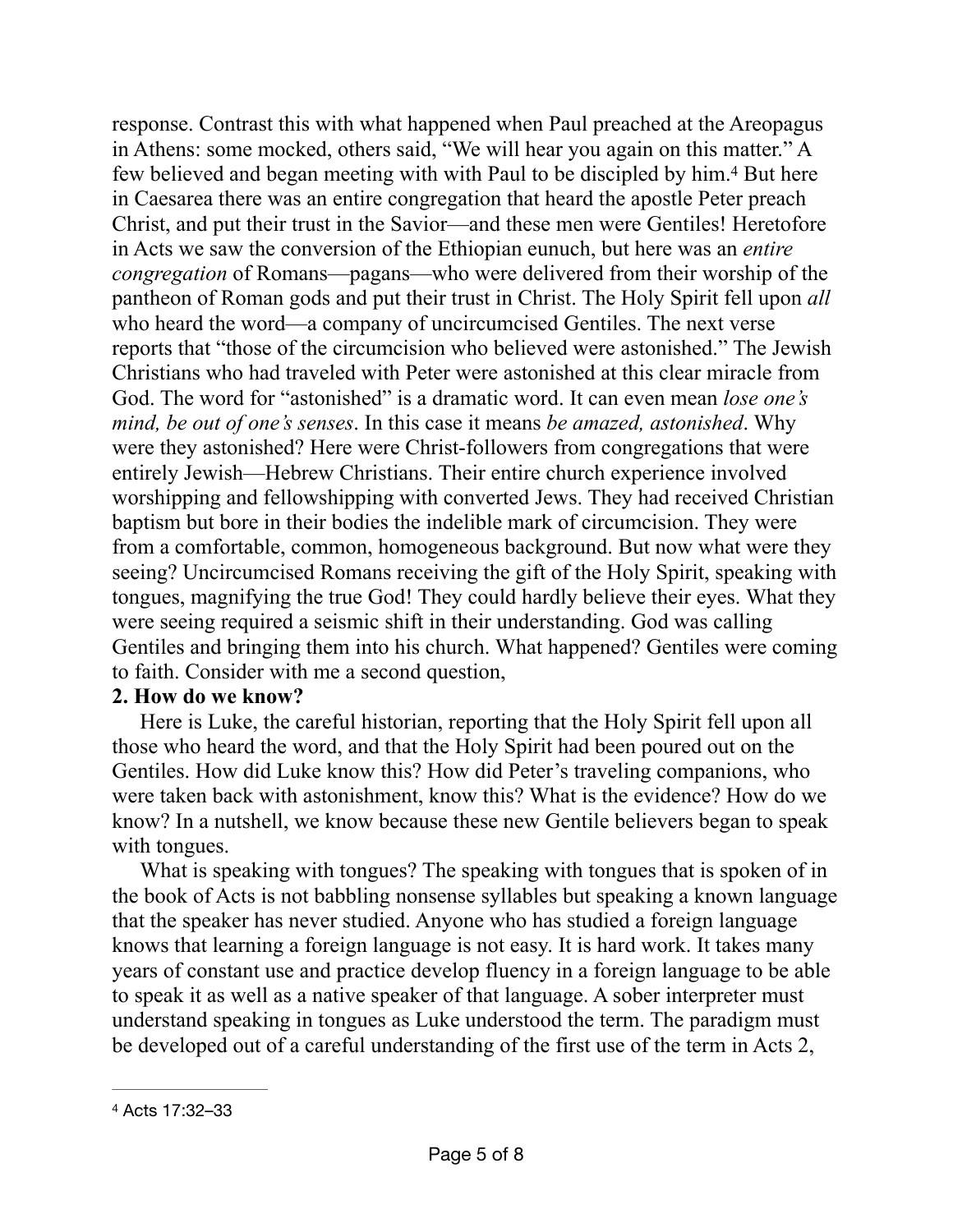<span id="page-5-3"></span>where on the Day of Pentecost the early Christians were given the ability "to speak" with other tongues, as the Spirit gave them utterance."<sup>[5](#page-5-0)</sup> As these early believers spoke, Jewish Christians from the whole Roman world heard the gospel preached in their own native tongue. Clearly, according to Luke's use of the term, a "tongue" is a human language—a language understood by the hearer that was previously unknown to the speaker.

<span id="page-5-4"></span>Is speaking in tongues for today? Pentecostals and Charismatics contend that it is. The Assemblies of God doctrinal statement states that "All believers are entitled to and should ardently expect and earnestly seek … the baptism in the Holy Spirit and fire …. This was the normal experience of all in the early Christian church." Speaking with other tongues as the Spirit gives utterance is "the initial physical evidence of the baptism in the Holy Spirit."<sup>[6](#page-5-1)</sup> The problem with this statement is that having tongues of fire settle down on one's head and being given the ability to speak in a previously-unlearned language was *not* "the normal experience of all in the early Christian church." There is no evidence that biblical speaking in tongues was ecstatic speech or babbling nonsense syllables. It was the ability to speak in a previously-unlearned language. It would be akin to my suddenly being able to speak in Vietnamese.

<span id="page-5-5"></span>There was a very good reason the Holy Spirit enabled the first Christians to speak the languages of the ancient world on the Day of Pentecost: to communicate in the heart-language of a person under the conviction of sin and to fulfill prophecy.<sup>[7](#page-5-2)</sup> And there was a very good reason the Holy Spirit gave the gift again in Caesarea, as we shall see. We have considered "What happened?" and "How do we know? Finally, consider

### **3. What does it prove?**

What does the Holy Spirit's falling on those who heard the word on this occasion prove? The answer is exceedingly important. What does it prove? That *Gentiles too* are now incorporated into the church. Here was a group of Romans people from a pagan background. They had grown up believing in all the Roman gods and goddesses: Jupiter, Juno, Neptune, Minerva, Mars, Venus, Apollo, Diana, Vulcan, Mercury. But as we said last week, all of them are figments of the human imagination. They are not real. Now, Peter presents to them the Lord Jesus Christ, the anointed of God who came to this earth to do good works and heal all those fallen sons and daughters of Adam—who were oppressed by the devil; to be killed by hanging on a tree—the cruel cross of Calvary; who was raised up by God on the

<span id="page-5-2"></span>[7](#page-5-5) Isa. 28:10

<span id="page-5-0"></span> $5$  Acts 2:4ff.

<span id="page-5-1"></span>[https://ag.org/-/media/AGORG/Beliefs/Fundamental-Truths/Statement-of-Fundamental-](https://ag.org/-/media/AGORG/Beliefs/Fundamental-Truths/Statement-of-Fundamental-Truths.pdf) [6](#page-5-4) [Truths.pdf](https://ag.org/-/media/AGORG/Beliefs/Fundamental-Truths/Statement-of-Fundamental-Truths.pdf)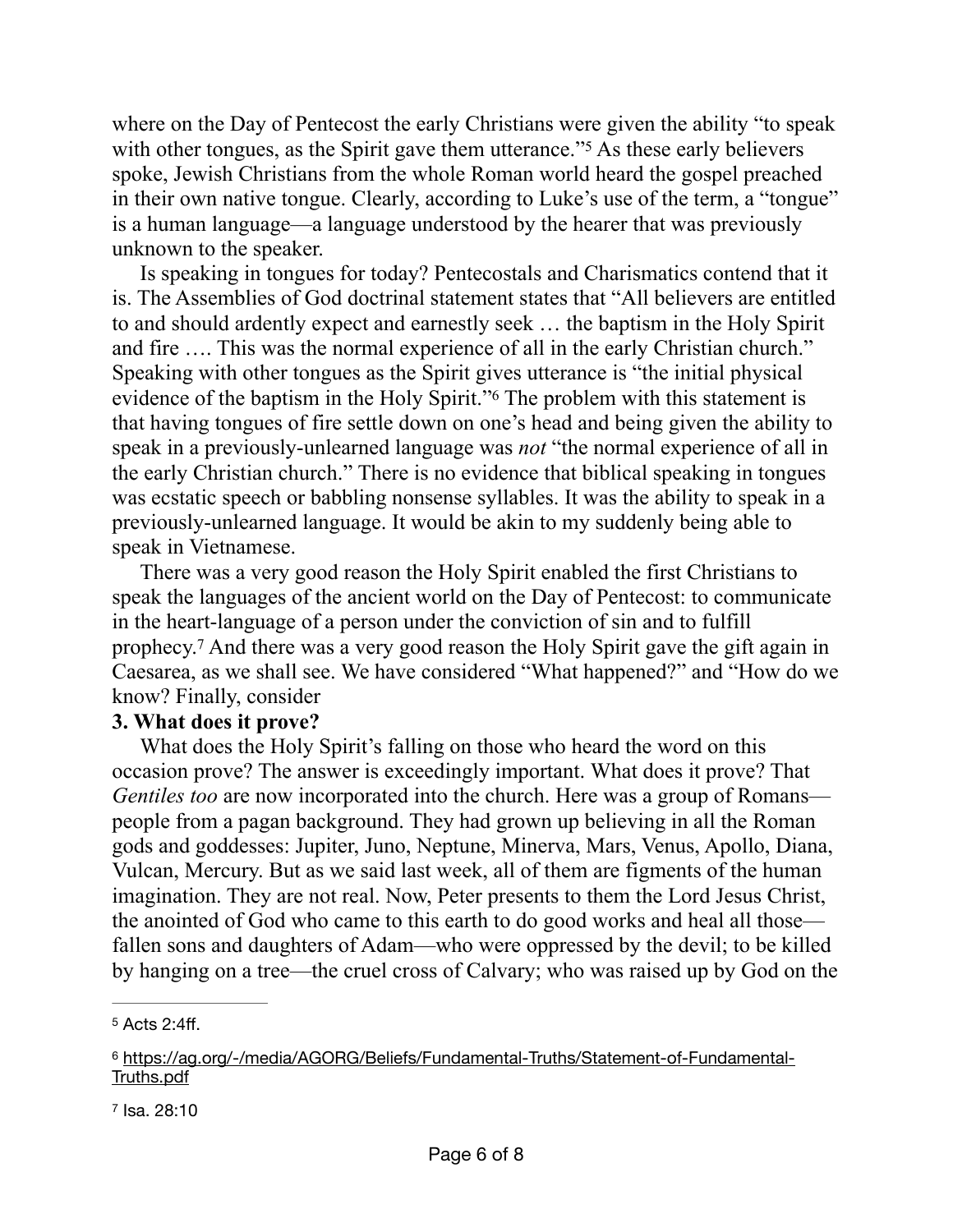third day; who was seen by witnesses; who is ordained to be judge of the living and the dead. Peter had just made the point that "through his name whosoever believeth in him shall receive remission of sins"—there is salvation in no one else; whoever wants to get to heaven must come through Christ.

Now the *whole group* of these pagan, uncircumcised Romans began to believe in Christ. They were brought to Christ through the regenerating work of the Holy Spirit. They did not ask for this; it was clearly the gift of a sovereign God. They were given the gift of the Holy Spirit, just as the upper-room Christians had been given on the Day of Pentecost. Suddenly, they began to speak with tongues known languages, according to the biblical paradigm, a true miracle—and magnify God. Psalm 34 begins, "O *magnify* the LORD with me, and let us exalt his name together." These uncircumcised Romans now accept that invitation and begin to magnify the Lord. This was conclusive proof that it was now God's intention to bring not only Jews but Gentiles into the church of our Lord Jesus Christ. Peter's Jewish traveling companions understood that. They were astonished—blown away —by what they saw. And Peter, a strict, observant Jew from his birth, now commands that these uncircumcised Romans be baptized with water in the name of the Lord.

This is a sea-change. The once almost purely Jewish church is now transformed into the church of all nations. Since the cross, no one need ever again be ashamed of his heritage or his upbringing. Jesus Christ is clearly the Savior of the world. "Let not conscience make you linger, nor of fitness fondly dream; all the fitness he requireth is to feel your need of him."

<span id="page-6-1"></span>The purpose of the gift of the Spirit and the speaking in tongues was not to make the individual worshippers happy. The emphasis in a lot of churches is on an experience, a seeking of joy and euphoria. One author writes of his "excruciating embarrassment, as a young teenager, of singing happy-clappy choruses to gradually accelerating Jewish melodies, as middle-aged women twirled their dresses, stamped their feet, and waved their tambourines" during church meetings[.8](#page-6-0) Christians were religious enthusiasts on a quest to find a deeply-satisfying emotional experience as evidence that God indeed was among them as they gathered to hear preaching. Now the apostle Paul in Romans 14:17 does mention "joy in the Holy Spirit." The fruit of the Spirit is *joy*. But joy is not something to be sought in its own right. The true evidence of the Spirit's attendance upon the word is the transformation of sinners into saints, of raising the spiritually dead and making them into worshippers seeking the heart of God. Does this describe you?

The purpose of the gift of the Spirit and the speaking in tongues was to prove conclusively that Gentiles were now to be included in the church of Jesus Christ,

<span id="page-6-0"></span>https://www.thegospelcoalition.org/article/worship-eucharismatic/ [8](#page-6-1)